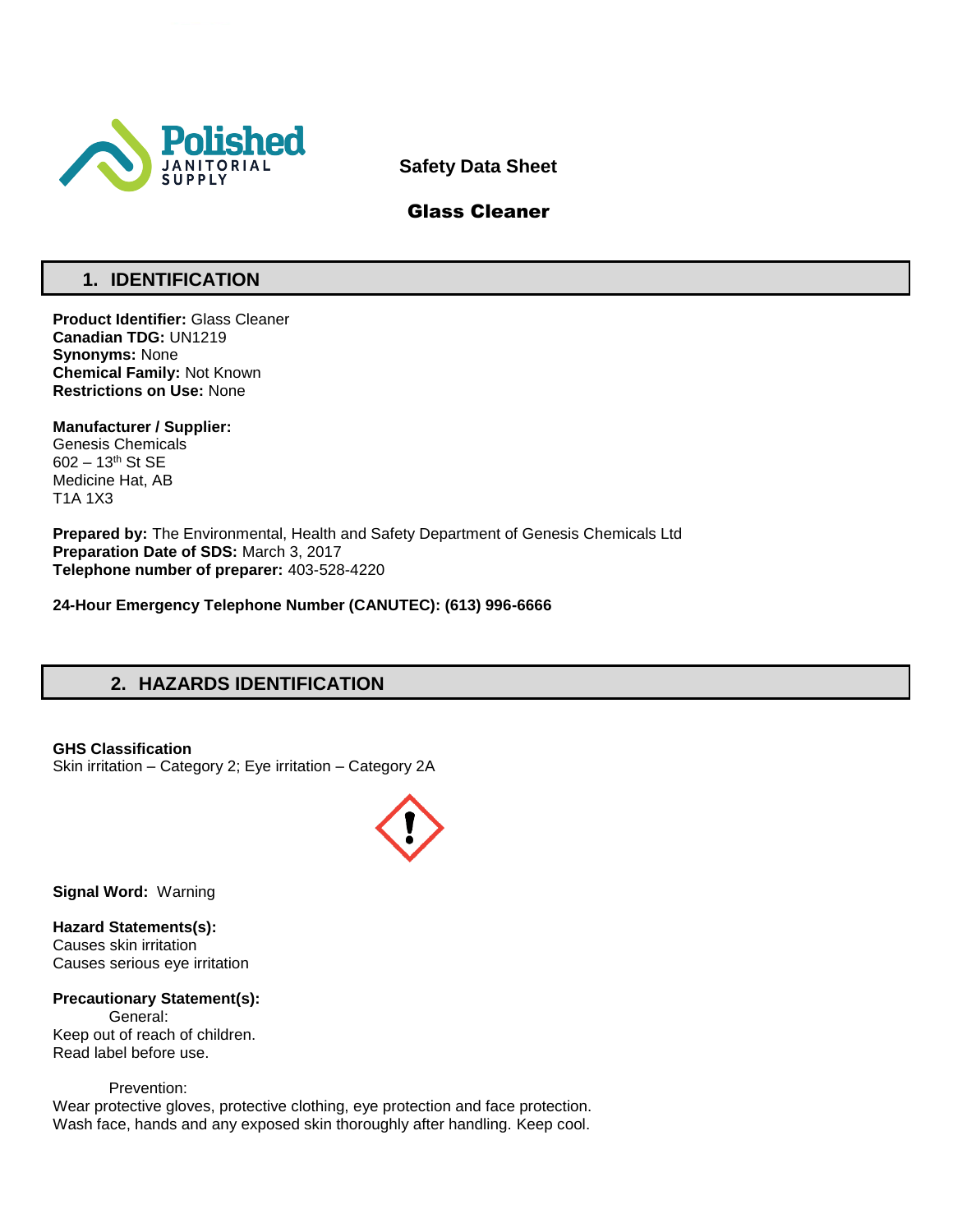#### Response:

IF ON SKIN: Wash with plenty of soap and water.

If skin irritation occurs: Get medical advice/attention.

Take off contaminated clothing and wash before reuse.

IF IN EYES: Rinse cautiously with water for several minutes. Remove contact lenses, if present and easy to do. Continue rinsing. If eye irritation persists: Get medical advice/attention.

Storage: Store in a dry place. Store in a well-ventilated place. Keep container tightly closed.

Disposal: Dispose of contents and container in accordance with local, regional, national and international regulations.

**Other Hazards:**

None known.

## **3. COMPOSITION/INFORMATION ON INGREDIENTS**

| <b>Chemical Name</b>          | CAS No.     | <b>Concentration %</b> |
|-------------------------------|-------------|------------------------|
| Isopropyl Alcohol             | 67-63-0     | $1 - 10$               |
| Ethylene Glycol n-Butyl Ether | 111-76-2    | <5                     |
| Nonionic Surfactants          | 68515-73-1/ | <5                     |
|                               | 110615-47-9 |                        |

## **Notes**

\*\*If Chemical Name/CAS No is "proprietary" and/or Weight-% is listed as a range, the specific chemical identity and/or percentage of composition has been withheld as a trade secret.\*\*

## **4. FIRST AID MEASURES**

## **First-aid Measures**

**Inhalation** 

Move to fresh air. Keep at rest in a position comfortable for breathing. Call a Poison Centre or doctor if you feel unwell or are concerned.

## **Skin Contact**

Take off contaminated clothing, shoes and leather goods (e.g. watchbands, belts). Immediately rinse with lukewarm, gently flowing water for 15-20 minutes. If skin irritation or a rash occurs, get medical advice/attention. Thoroughly clean clothing, shoes and leather goods before reuse or dispose of safely.

## **Eye Contact**

Immediately rinse the contaminated eye(s) with lukewarm, gently flowing water for 15-20 minutes, while holding the eyelid(s) open. Take care not to rinse contaminated water into the unaffected eye or onto the face. Remove contact lenses, if present and easy to do. If eye irritation persists, get medical advice/attention.

## **Ingestion**

Immediately call a Poison Centre or doctor. Do not induce vomiting.

## **Most Important Symptoms and Effects, Acute and Delayed**

If inhaled: at high concentrations symptoms may include headache, nausea, dizziness, drowsiness and confusion. If on skin: may cause an allergic skin reaction in some people. Symptoms include redness, rash, itching and swelling.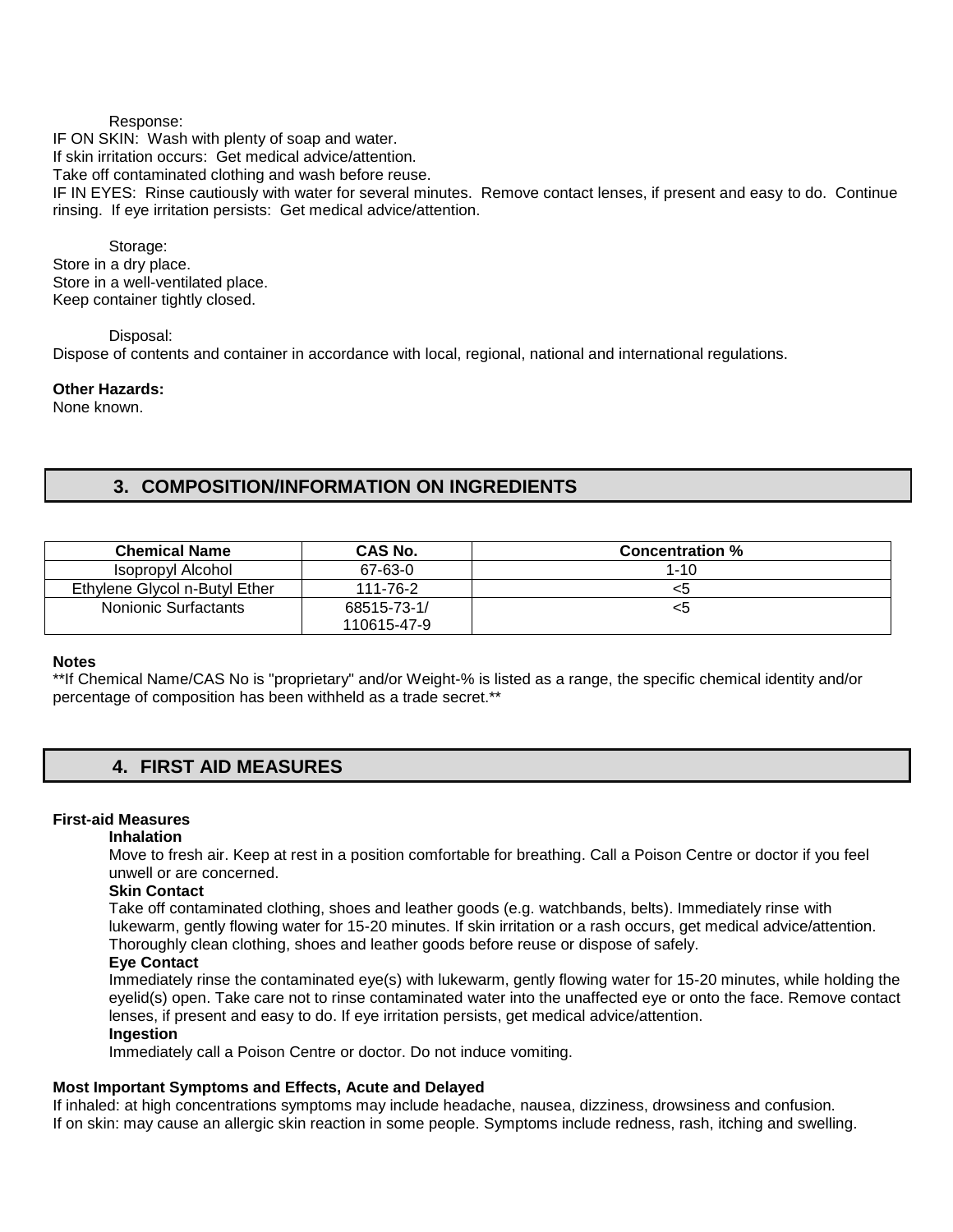If in eyes: symptoms include sore, red eyes, and tearing.

If swallowed: may be drawn into the lungs if swallowed or vomited, causing severe lung damage. Symptoms may include coughing, shortness of breath, difficult breathing and tightness in the chest.

#### **Immediate Medical Attention and Special Treatment**

**Special Instructions** 

Not applicable.

## **5. FIRE-FIGHTING MEASURES**

## **Extinguishing Media**

## **Suitable Extinguishing Media**

Carbon dioxide, dry chemical powder or appropriate foam. Use water to keep non-leaking, fire-exposed containers cool.

## **Unsuitable Extinguishing Media**

Water is not effective for extinguishing a fire. It may not cool product below its flash point.

## **Specific Hazards Arising from the Chemical**

Highly flammable liquid and vapour. Can ignite at room temperature. Releases vapour that can form explosive mixture with air. Can be ignited by static discharge. May travel a considerable distance to a source of ignition and flash back to a leak or open container. May accumulate in hazardous amounts in low-lying areas especially inside confined spaces, resulting in a fire and/or health hazard. Closed containers may rupture violently when heated releasing contents. In a fire, the following hazardous materials may be generated: very toxic carbon monoxide, carbon dioxide. As well, other toxic and irritating compounds, such as formaldehyde, methanol, acetic acid, hydrogen peroxide, methane and ethylene oxide may be formed, depending on fire conditions.

## **Special Protective Equipment and Precautions for Fire-fighters**

Evacuate area. Approach fire from upwind to avoid hazardous vapours or gases.

Stop leak before attempting to put out the fire. Product could form an explosive mixture and reignite. Keep containers cool to avoid bursting.

Before entry, especially into confined areas, use an appropriate monitor to check for: toxic gases or vapours, flammable or explosive atmosphere.

Dike and recover contaminated water for appropriate disposal.

Fire-fighters may enter the area if positive pressure SCBA and full Bunker Gear is worn. If there is potential for skin contact with concentrated cleaner: chemical protective clothing (e.g. chemical splash suit) and positive pressure SCBA may be necessary. See Skin Protection in Section 8 (Exposure Controls/Personal Protection) for advice on suitable chemical protective materials.

## **6. ACCIDENTAL RELEASE MEASURES**

## **Personal Precautions, Protective Equipment, and Emergency Procedures**

Concentrated product: evacuate the area immediately. Isolate the hazard area. Keep out unnecessary and unprotected personnel. Eliminate all ignition sources. Use grounded, explosion-proof equipment. Distant ignition and flashback are possible.

Increase ventilation to area or move leaking container to a well-ventilated and secure area. Do not touch damaged containers or spilled product unless wearing appropriate protective equipment. Use the personal protective equipment recommended in Section 8 of this safety data sheet.

Review Section 7 (Handling) of this safety data sheet before proceeding with clean-up.

Before entry, especially into confined areas, check atmosphere with an appropriate monitor. Monitor area for flammable or explosive atmosphere.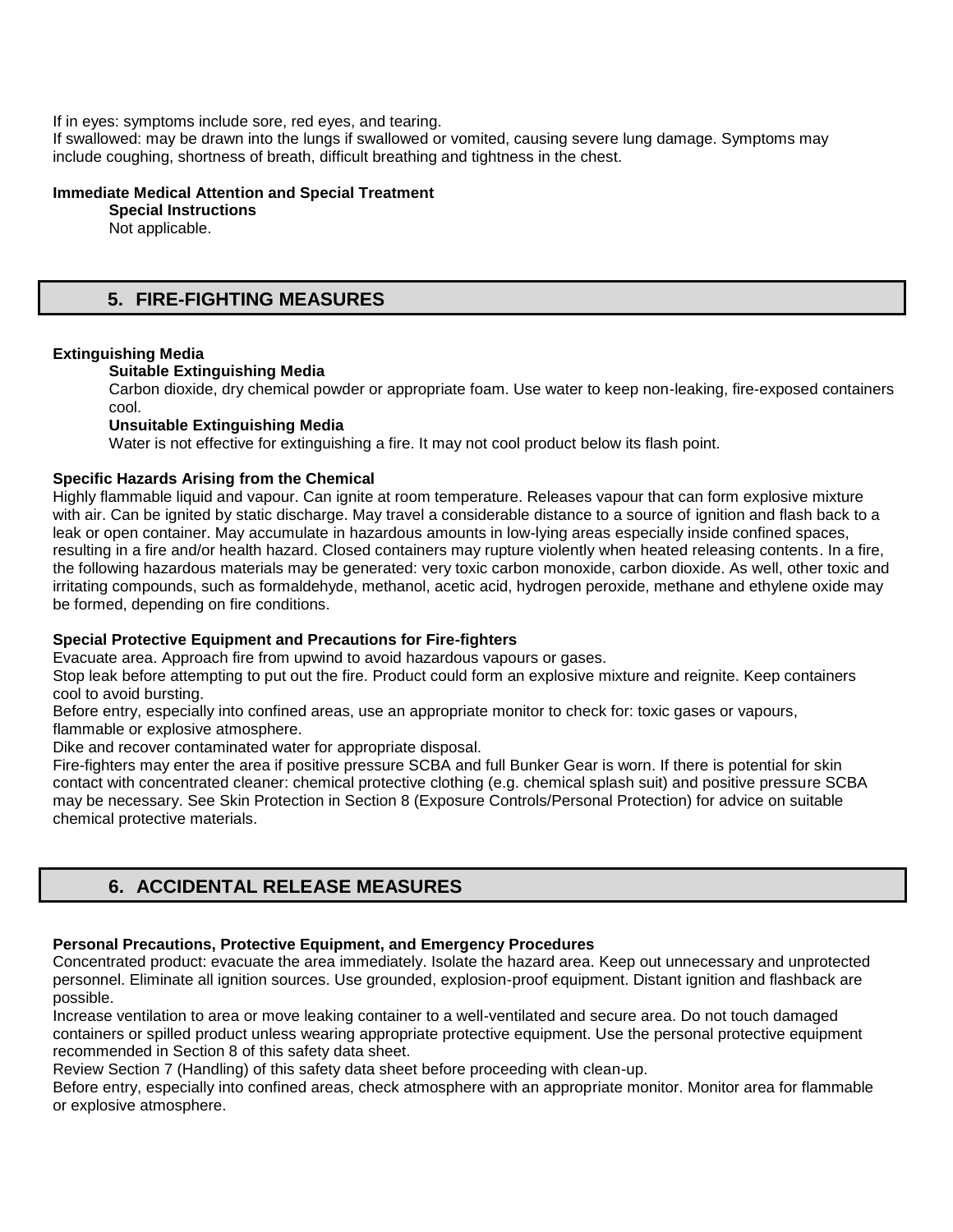Product (diluted as directed): use the personal protective equipment recommended in Section 8 of this safety data sheet. No other special precautions are necessary.

#### **Environmental Precautions**

Concentrated product: do not allow into any sewer, on the ground or into any waterway. If the spill is inside a building, prevent product from entering drains, ventilation systems and confined areas.

#### **Methods and Materials for Containment and Cleaning Up**

Concentrated product: small spills or leaks: contain and soak up spill with absorbent that does not react with spilled product. Do NOT use combustible materials such as sawdust. Place used absorbent into suitable, covered, labelled containers for disposal.

Concentrated product: large spills or leaks: cover the spill surface with the appropriate type of foam to reduce the release of vapour. Dike spilled product to prevent runoff. Remove or recover liquid using pumps or vacuum equipment. Dike and recover contaminated water for appropriate disposal. Store recovered product in suitable containers that are: tightly-covered.

Product (diluted as directed): no special clean-up methods are necessary.

#### **Other Information**

Report spills to local health, safety and environmental authorities, as required.

# **7. HANDLING AND STORAGE**

#### **Precautions for Safe Handling**

When handling diluted product: no special handling precautions are necessary.

When handling concentrated product: only use where there is adequate ventilation. Avoid generating vapours or mists. Keep containers tightly closed when not in use or empty. Electrically bond and ground equipment. Ground clips must contact bare metal. Eliminate heat and ignition sources such as sparks, open flames, hot surfaces and static discharge. Post "No Smoking" signs. Use non-sparking tools. Wear personal protective equipment to avoid direct contact with this chemical.

Do NOT smoke in work areas. Wash hands thoroughly after handling this material. Immediately remove contaminated clothing using the method that minimizes exposure. Keep contaminated clothing under water, in closed containers. Launder clothes before rewearing. Inform laundry personnel of product hazard(s). Do not take contaminated clothing home.

## **Conditions for Safe Storage**

Concentrated product: store in an area that is: temperature-controlled, well-ventilated, out of direct sunlight and away from heat and ignition sources, an approved, fire-resistant area, separate from incompatible materials (see Section 10: Stability and Reactivity). Store in a closed container.

Protect from conditions listed in Conditions to Avoid in Section 10 (Stability and Reactivity). Keep amount in storage to a minimum. Avoid bulk storage indoors.

Comply with all applicable health and safety regulations, fire and building codes.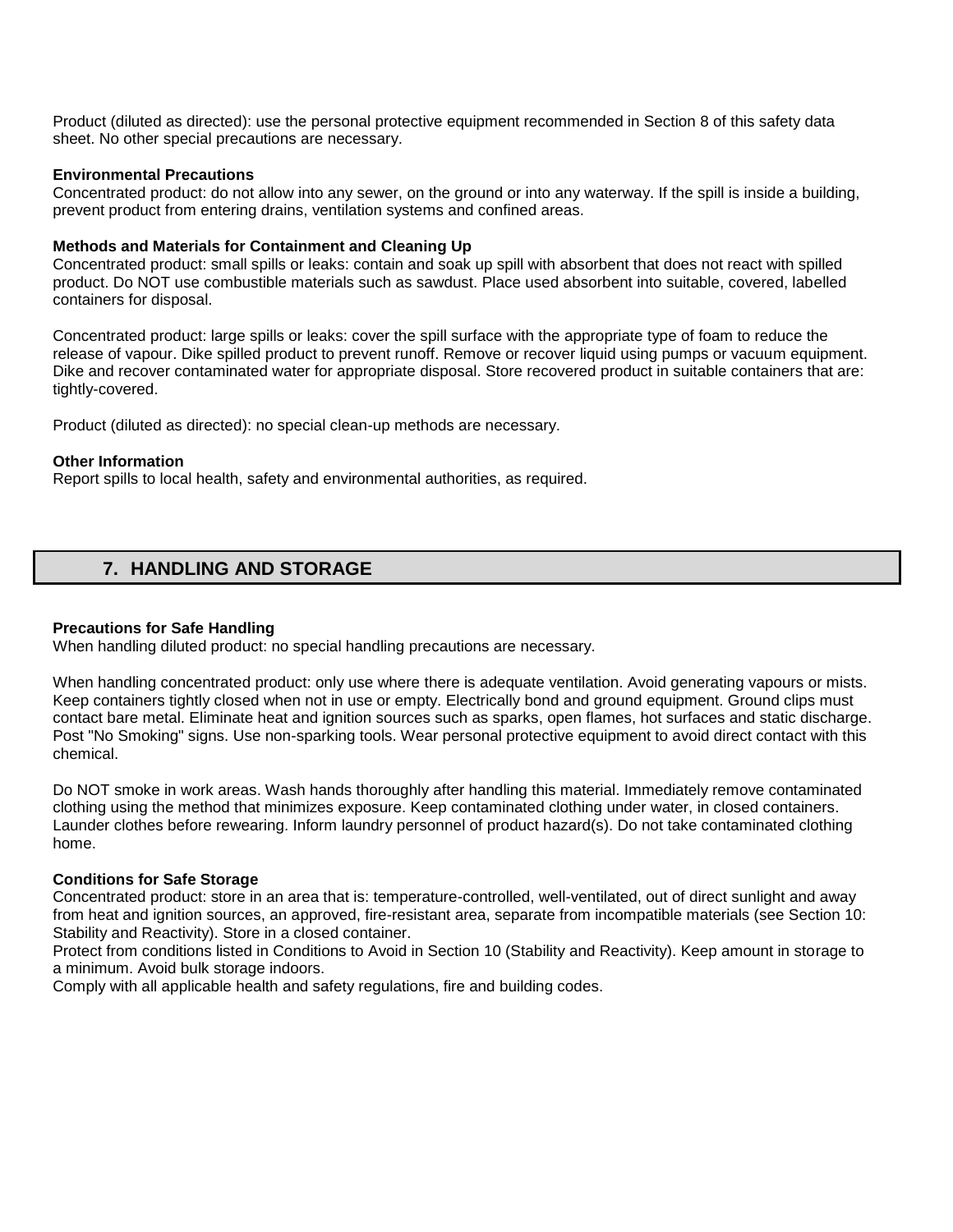# **8. EXPOSURE CONTROLS/PERSONAL PROTECTION**

## **Control Parameters**

| <b>Ingredients</b>               | <b>ACGIH® TLV®</b>                              | <b>OSHA PEL</b>                                                                         | <b>IDLH</b>   |
|----------------------------------|-------------------------------------------------|-----------------------------------------------------------------------------------------|---------------|
| Isopropyl Alcohol                | 400 ppm STEL<br>200 ppm TWA                     | 400 ppm TWA<br>980 mg/m <sub>3</sub> TWA<br>500 ppm STEL<br>1225 mg/m <sub>3</sub> STEL | 2000 ppm      |
| Ethylene Glycol n-Butyl<br>Ether | 20 ppm (97 mg/m <sup>3</sup> )<br><b>TLVTWA</b> | 50 ppm (240 mg/m <sup>3</sup> ), skin, PEL-<br>TWA                                      | 700 ppm       |
| Nonionic Surfactants             | Not available                                   | Not available                                                                           | Not available |

Consult local authorities for provincial or state exposure limits.

## **Appropriate Engineering Controls**

General ventilation is usually adequate. Provide eyewash and safety shower if contact or splash hazard exists. When handling large quantities of concentrated product: use a local exhaust ventilation and enclosure, if necessary, to control amount in the air. Use non-sparking ventilation systems, approved explosion-proof equipment and intrinsically safe electrical systems in areas where this product is used and stored.

## **Individual Protection Measures**

## **Eye/Face Protection**

Do not get in eyes. Wear chemical safety goggles.

#### **Skin Protection**

Prevent all skin contact. Wear chemical protective clothing e.g. gloves, aprons, boots.

Suitable materials are: Barrier® (PE/PA/PE), Silver Shield/4H® (PE/EVAL/PE), Tychem® Responder, Tychem® TK.

The following materials should NOT be used: neoprene rubber, nitrile rubber, polyvinyl alcohol.

## **Respiratory Protection**

Not normally required if product is used as directed.

Concentrated product: wear a NIOSH approved air-purifying respirator with an organic vapour cartridge. For non-routine or emergency situations: wear a NIOSH approved air-purifying respirator with an organic vapour Cartridge, or, wear a NIOSH approved self-contained breathing apparatus (SCBA) or supplied air respirator. **Other Personal Protection Data:** Ensure that eyewash stations and safety showers are proximal to the workstation location.

## **9. CHEMICAL AND PHYSICAL PROPERTIES**

## **Basic Physical and Chemical Properties**

| Appearance                          | Blue liquid.                        |
|-------------------------------------|-------------------------------------|
| Odour                               | Characteristic                      |
| <b>Odour Threshold</b>              | Not available                       |
| рH                                  | Not available                       |
| <b>Melting Point/Freezing Point</b> | ~0°C / ~32°F (estimated) (freezing) |
| <b>Initial Boiling Point/Range</b>  | $~100^{\circ}$ C / $~212^{\circ}$ F |
| <b>Flash Point</b>                  | >93.0°C / 199.4°F                   |
| <b>Evaporation Rate</b>             | Not available                       |
| <b>Flammability (solid, gas)</b>    | Not applicable (liquid).            |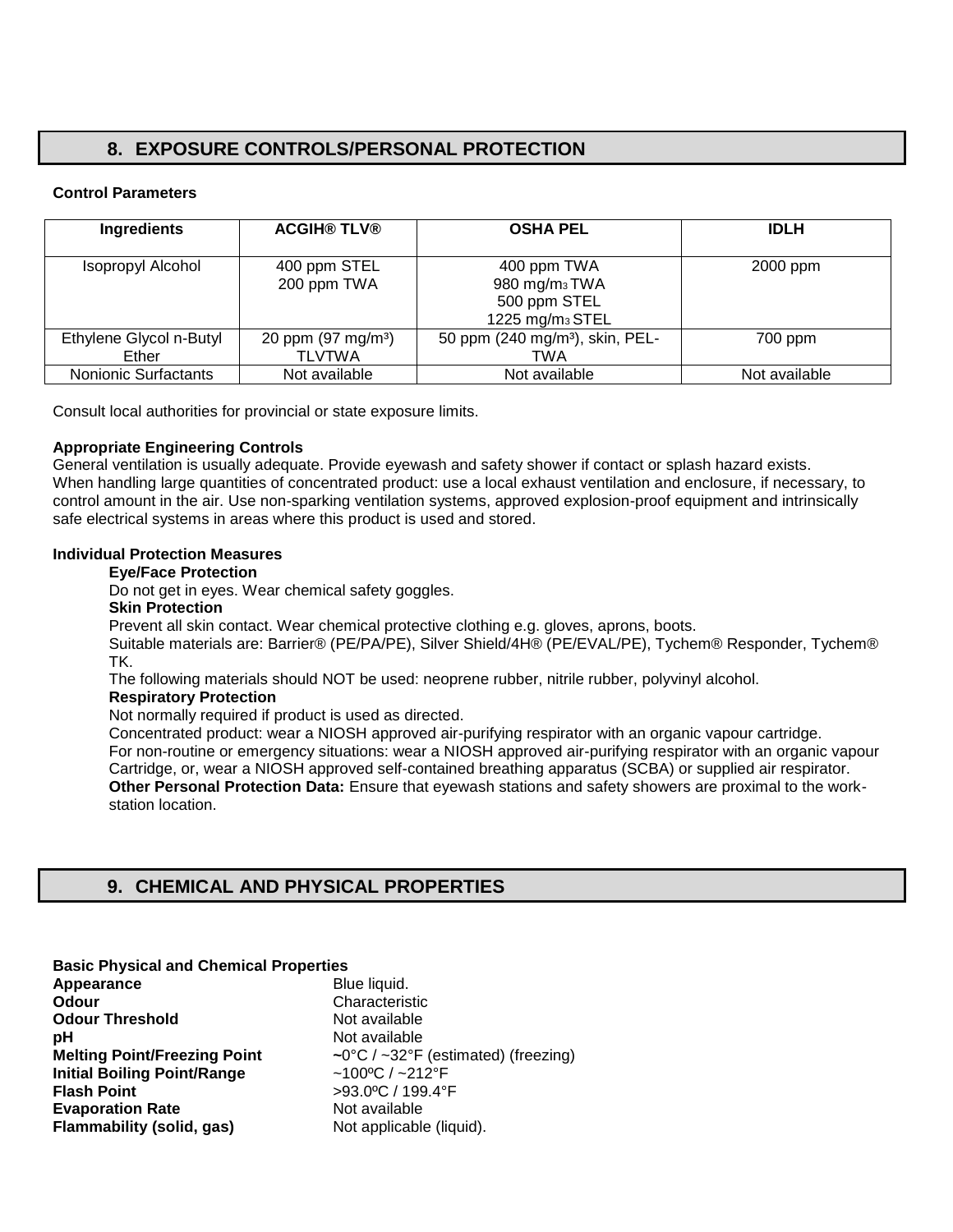| <b>Upper/Lower Flammability or</b> | Not available    |
|------------------------------------|------------------|
| <b>Explosive Limit</b>             |                  |
| <b>Vapour Pressure</b>             | Not available    |
| Vapour Density (air = 1)           | Not available    |
| <b>Specific Gravity</b>            | $0.95 - 1.05$    |
| <b>Solubility</b>                  | Soluble in water |
| <b>Partition Coefficient,</b>      | Not available    |
| n-Octanol/Water (Log Kow)          |                  |
| <b>Auto-ignition Temperature</b>   | Not available    |
| <b>Decomposition Temperature</b>   | Not available    |
| <b>Viscosity</b>                   | Not available    |
|                                    |                  |

**Other Information Physical State:** Liquid

## **10. STABILITY AND REACTIVITY**

#### **Reactivity**

Not reactive. Not sensitive to mechanical impact.

## **Chemical Stability**

Normally stable.

## **Possibility of Hazardous Reactions**

None expected under normal conditions of storage and use.

#### **Conditions to Avoid**

Open flames, sparks, static discharge, heat and other ignition sources.

## **Incompatible Materials**

Aldehydes. Halogenated organics. Halogens. Strong acids. Strong oxidizers.

## **Hazardous Decomposition Products**

During a fire, irritating/toxic gases, such as carbon monoxide, carbon dioxide and other toxic and irritating compounds, may be formed, depending on fire conditions.

## **11. TOXICOLOGICAL INFORMATION**

#### **Likely Routes of Exposure**

Inhalation; skin contact; eye contact; ingestion.

| <b>Chemical Name</b>          | <b>LC50</b>          | LD50 (oral)                  | LD50 (dermal)          |
|-------------------------------|----------------------|------------------------------|------------------------|
| <b>Isopropyl Alcohol</b>      | $Rat = 16970$ ppm/4H | Mouse = $3600$ mg/kg         | Rabbit = $12800$ mg/kg |
|                               |                      | $Rat = 5045$ mg/kg           |                        |
| Ethylene Glycol n-Butyl Ether | $Rat = 470$ mg/kg    | $Rat = 2270$ mg/kg           | $Rat = 2.21$ mg/L 4h   |
|                               |                      | Rabbit = $220 \text{ mg/kg}$ | Rat = $450$ ppm 4 h    |
| <b>Nonionic Surfactants</b>   | $Rat > 5000$ mg/kg   |                              | -                      |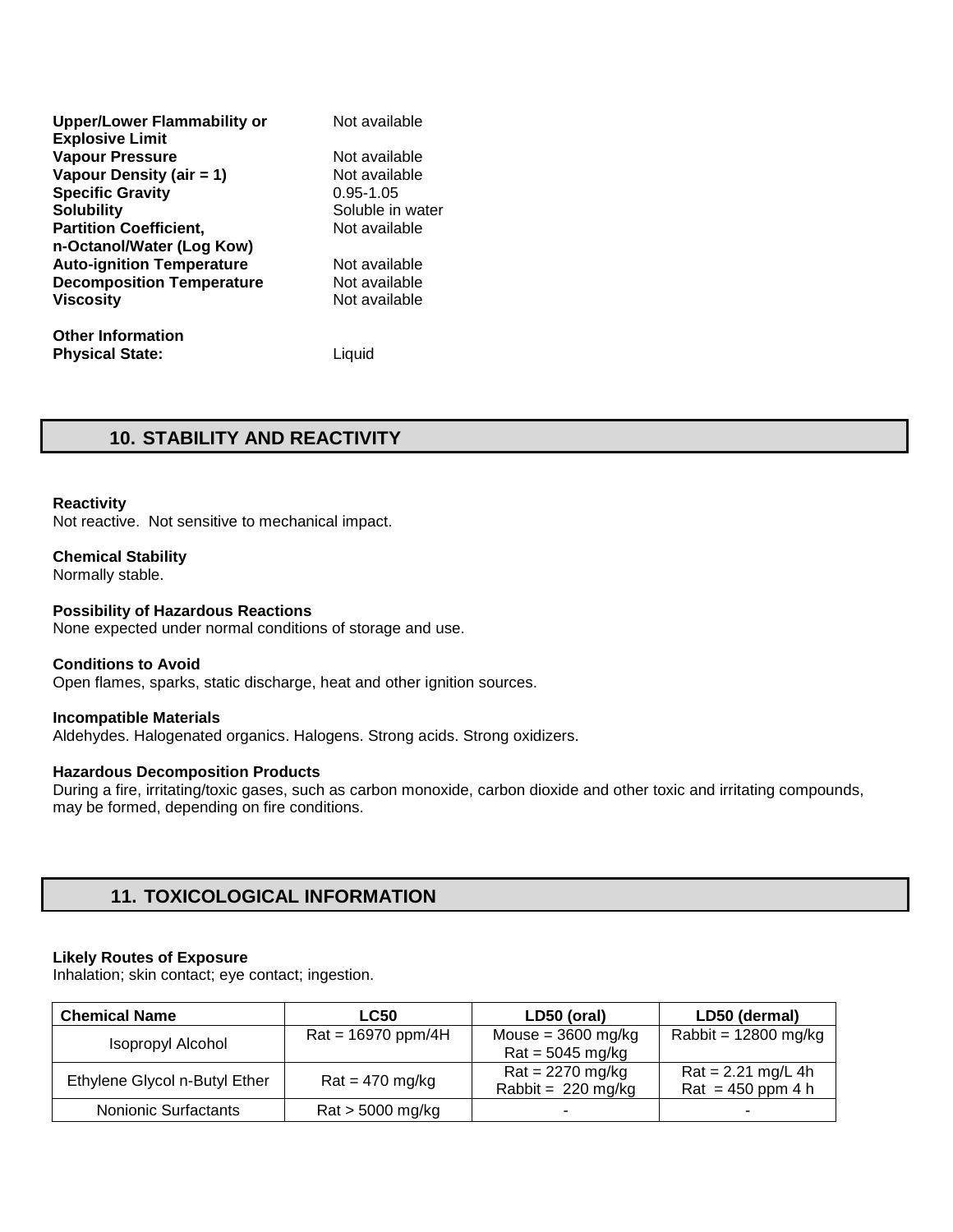## **Skin Corrosion/Irritation**

Prolonged exposure not likely to cause significant skin irritation. May cause drying and flaking of the skin. Prolonged skin contact is unlikely to result in absorption of harmful amounts.

## **Serious Eye Damage/Irritation**

May cause pain disproportionate to the level of irritation to eye tissue. May cause moderate eye irritation. May cause corneal injury. Vapor may cause eye irritation experienced as mild discomfort and redness. May cause lachrymation (excessive tears).

## **STOT (Specific Target Organ Toxicity) - Single Exposure**

## **Inhalation**

With good ventilation, single exposure is not likely to be hazardous. In poorly ventilated areas, vapors or mists may accumulate and cause respiratory irritation. Prolonged excessive exposure may cause adverse effects. Excessive exposure (400 ppm) to isopropanol may cause eye, nose and throat irritation. Incoordination, confusion, hypotension, hypothermia, circulatory collapse, respiratory arrest and death may follow a longer duration or higher levels. Observations in animals include middle ear lining damage upon exposure to vapors of isopropanol. However, the relevance of this to humans is unknown.

## **Aspiration Hazard**

May be drawn into the lungs (aspirated) if swallowed or vomited. Symptoms may include coughing, choking, shortness of breath, difficult or rapid breathing, and wheezing.

## **STOT (Specific Target Organ Toxicity) - Repeated Exposure**

Following skin contact: may cause dermatitis. May cause harmful effects on the kidneys, harmful effects on the liver.

## **Respiratory and/or Skin Sensitization**

Not a respiratory sensitizer. Skin sensitizer. May cause an allergic reaction (skin sensitization) based on information for closely related chemicals.

## **Acute Test of Product:**

**Acute Oral LD50:** 5045 mg/kg (rat) **Acute Dermal LD50:** 12800 mg/kg (rabbit) **Acute Inhalation LC50:** 16000ppm for 8 hrs

## **Carcinogenicity**

| <b>Chemical Name</b>          | <b>IARC</b> | <b>ACGIH</b> |
|-------------------------------|-------------|--------------|
| Isopropyl Alcohol             | Group 3     | A4           |
| Ethylene Glycol n-Butyl Ether | Group 3     | A3           |
| Nonionic Surfactants          | Not listed  | Not listed   |

## **Reproductive Toxicity/ Teratogenicity/ Embryotoxicity/ Mutagenicity**

There is no human information available for Isopropanol. However, Isopropanol is considered teratogenic/embryotoxic based on animal information. One inhalation rat study has shown that 2-propanol is fetotoxic (caused reduced fetal weight gain) in the absence of maternal toxicity. Other studies have shown no effects or effects in the presence of maternal toxicity. Positive and negative mutagenic results have been obtained in mammalian cells in vitro and negative results in bacteria.

## **Interactive Effects**

No information was located.

**Additional Information:** Isopropanol is a moderate to severe eye irritant and a mild skin irritant. Repeated or prolonged skin contact can cause drying and cracking of the skin (dermatitis). There are no reports of harmful effects developing following short-term exposure to Isopropanol. Exposure produced mild - moderate irritation of the nose and throat. It can probably cause central nervous system (CNS) depression, based on animal information and comparison to related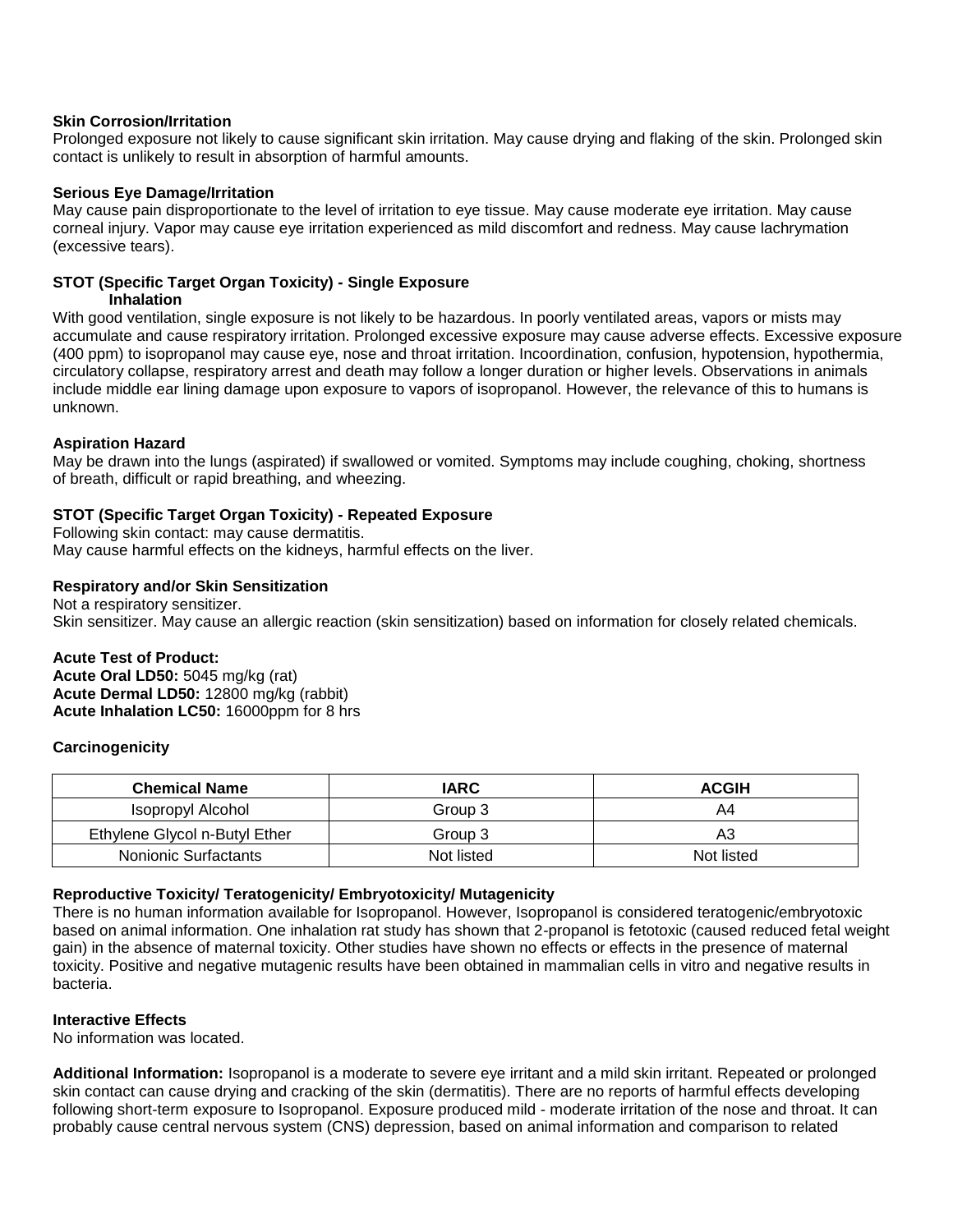alcohols. Symptoms may include headache, nausea, dizziness, vomiting and incoordination. High exposures may result in unconsciousness and death. Ingestion of large amounts can result in symptoms of CNS depression. Isopropanol can probably be inhaled into the lungs (aspirated) during ingestion or vomiting. Aspiration can result in severe, life-threatening lung damage. In rats and mice long-term exposure by inhalation or ingestion has produced decreased body weight, a reversible increase in motor activity, increased liver weight, and signs of central nervous system (CNS) depression. Decreased testes weight has been observed in mice, while increased testes weight has been observed in rats exposed to high concentrations. Kidney injury has been observed in rats (especially males) and mice exposed to high concentrations. These effects are believed to be species specific and unlikely to occur in humans. Observations in animals include: Lethargy. Isopropanol toxicity is synergistic with chloroform and carbon tetrachloride resulting in hepatotoxicity.

# **12. ECOLOGICAL INFORMATION**

## **Ecotoxicological Information:**

| <b>Ingredients</b>   | <b>Ecotoxicity - Fish Species</b><br>Data | <b>Acute Crustaceans</b><br>Toxicity: | <b>Ecotoxicity - Freshwater</b><br><b>Algae Data</b> |
|----------------------|-------------------------------------------|---------------------------------------|------------------------------------------------------|
| Isopropyl Alcohol    | 11130 mg/L LC50                           |                                       | 1000 mg/L EC50                                       |
|                      | (Pimephales promelas) 96 h                |                                       | Desmodesmus subspicatus                              |
|                      | static                                    |                                       | 72 h                                                 |
|                      | 9640 mg/L LC50 (Pimephales                |                                       | 1000 mg/L EC50                                       |
|                      | promelas) 96 h flow-through               |                                       | Desmodesmus subspicatus                              |
|                      | 1400000 µg/L LC50 (Lepomis                |                                       | 96 h                                                 |
|                      | macrochirus) 96 h                         |                                       |                                                      |
| Ethylene Glycol n-   | 1490 mg/L LC50 (Lepomis                   | 1698 - 1940: 24 h                     |                                                      |
| <b>Butyl Ether</b>   | macrochirus) 96 h static 2950             | Daphnia magna mg/L                    |                                                      |
|                      | mg/L LC50 (Lepomis                        | EC50 1000: 48 h Daphnia               |                                                      |
|                      | macrochirus) 96 h                         | magna mg/L EC50                       |                                                      |
| Nonionic Surfactants |                                           |                                       |                                                      |

## **Other Information:**

Do not allow product or runoff from fire control to enter storm or sanitary sewers, lakes, rivers, streams or public waterways. Block off drains and ditches. Spill areas must be cleaned and restored to original condition or to the satisfaction of authorities. May be harmful to aquatic life. Biodegrades (slow). Rapid volatilization. Not expected to bioconcentrate.

## **13. DISPOSAL CONSIDERATIONS**

## **Disposal Methods**

Recommended disposal methods are for the product, as sold. (Used material may contain other hazardous contaminants). The required hazard evaluation of the waste and compliance with the applicable hazardous waste laws are the responsibility of the user.

Burn in an approved incinerator according to federal, provincial/state, and local regulations. Empty containers retain product residue. Follow label warnings even if container appears to be empty. The container for this product can present explosion or fire hazards, even when emptied. Do not cut, puncture, or weld on or near this container.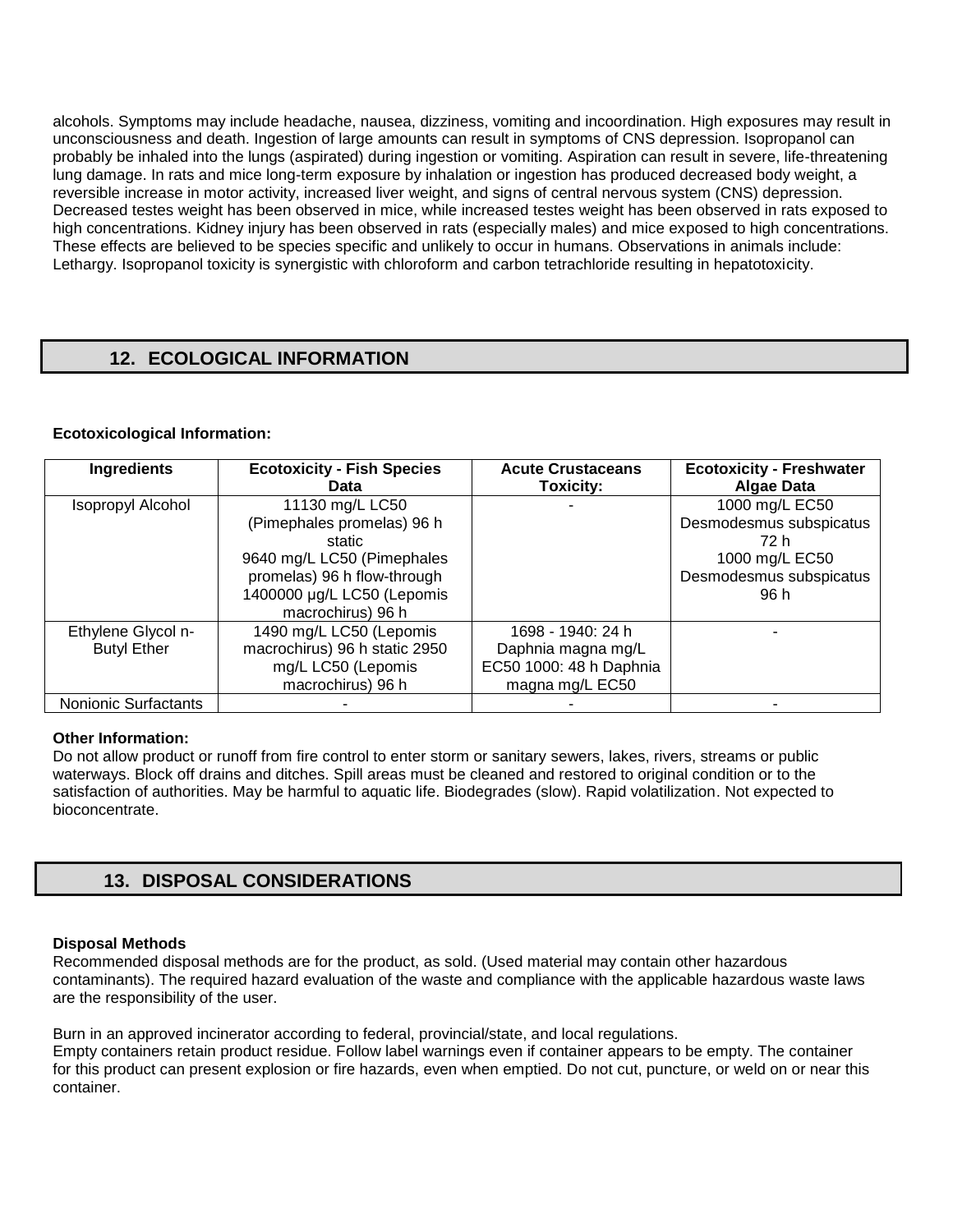## **14. TRANSPORT INFORMATION**

**DOT (U.S.): DOT Shipping Name:** Not Regulated. **DOT Hazardous Class** Not Applicable. **DOT UN Number:** Not Applicable. **DOT Packing Group:** Not Applicable. **DOT Reportable Quantity (lbs):** Not Available. **Marine Pollutant:** No.

**TDG (Canada): TDG Shipping Name:** Not Regulated. **Hazard Class:** Not Applicable. **UN Number:** Not Applicable. **Packing Group:** Not Applicable. **Marine Pollutant:** No.

**Special Precautions for User** Not applicable

**Transport in Bulk According to Annex II of MARPOL 73/78 and the IBC Code**  Not applicable

# **15. REGULATORY INFORMATION**

#### **Canada**

**WHMIS Classification**  D2B TOXIC MATERIALS

This product has been classified in accordance with the hazard criteria of the Controlled Products Regulations and the SDS contains all of the information required by the Controlled Products Regulations.

**Domestic Substances List (DSL) / Non-Domestic Substances List (NDSL)**  All ingredients are listed on the DSL/NDSL.

**CEPA - National Pollutant Release Inventory (NPRI)**  Not determined

## **USA**

**Toxic Substances Control Act (TSCA) Section 8(b)** 

All ingredients are listed on the TSCA Inventory.

## **16. OTHER INFORMATION**

**Additional Information:** This product has been classified in accordance with the Globally Harmonized System of Classification and Labeling of Chemicals (GHS) and the SDS contains all the information required by the Hazardous Products Regulations (HPR).